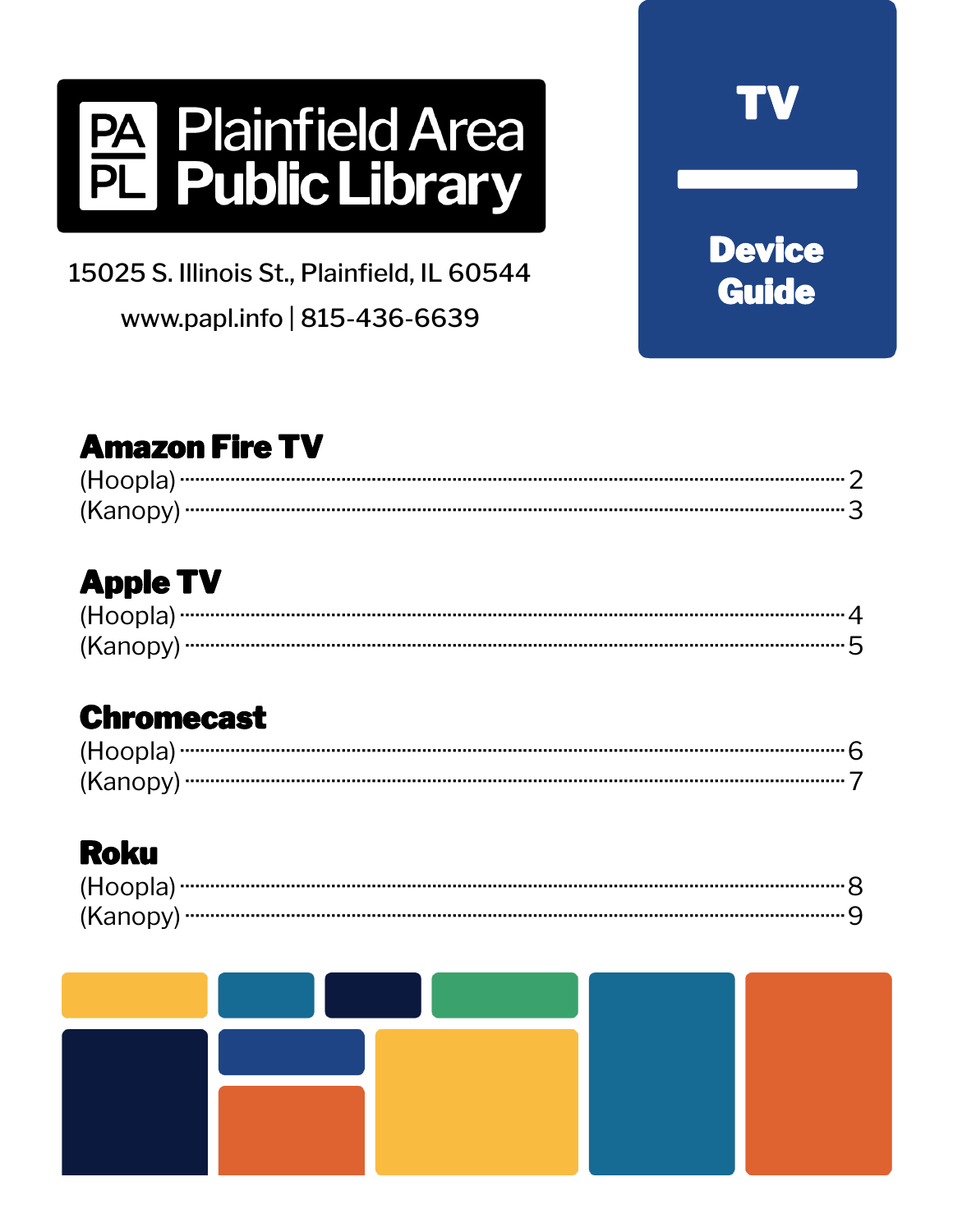## Amazon Fire TV - Hoopla

- *Movies*
- *TV Show Episodes*
- *6 titles per month*
- *3 day loan period*

#### Create a Hoopla Account

- 1. If you do not already have a Hoopla account, visit **www.hoopladigital.com** to create one. You will need to provide your email, a password, and your library card number.
- 2. From now on, you will use your email and password to sign into your Hoopla account on any device.

#### Add the Hoopla Streaming Channel to Your Fire TV

- 1. From your Fire TV home screen, use the **Search** function to find and select **Hoopla**. Then select **Get** and then **Open**.
- 2. A blue screen will appear with a **Verification Code**.
- 3. Open a web browser on a computer, tablet, or smart phone and visit **www.hoopladigital.com/link**. Sign into your Hoopla account and enter the **Verification Code** that appeared on your TV screen.

#### Stream Movies and TV Show Episodes

- 1. **Browse** and **Search** for movies and TV episodes to watch. You can stream 6 titles a month (each individual TV show episode counts as one title).
- 2. To stream a title, select it from the menu. Then select **Borrow**.
- 3. To watch your borrowed title, select **Play**.
- 4. A title will automatically return at the end of its loan period. There are no late fees.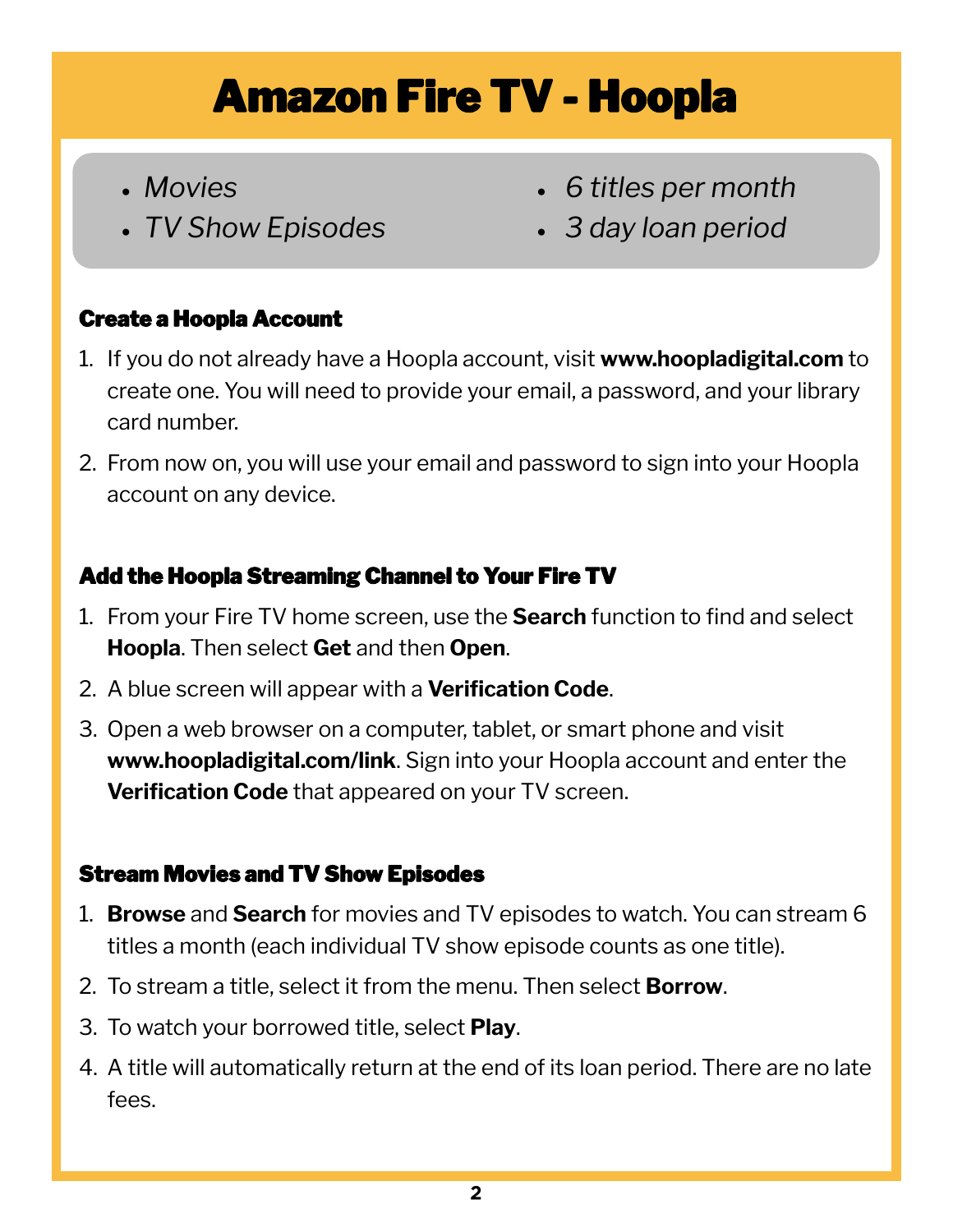## Amazon Fire TV - Kanopy

- *Movies*
- *Documentaries*
- *8 play credits per month*
- *3 day loan period*

#### Create a Kanopy Account

- 1. If you do not already have a Kanopy account, visit **www.kanopy.com** to create one. You will need to provide your email, a password, and your library card number.
- 2. From now on, you will use your email and password to sign into your Kanopy account on any device.

#### Add the Kanopy Streaming Channel to Your Fire TV

- 1. From your Fire TV home screen, use the **Search** function to find and select **Kanopy**. Then select **Get** and then **Open**.
- 2. Select **Settings** at the top of the screen. Then select **Link My Account**. A **Verification Code** will appear on the screen.
- 3. Open a web browser and visit **www.kanopy.com/link**. Sign into your Kanopy account and then enter the **Verification Code**.

- 1. **Browse** and **Search** for titles to watch. You have 8 play credits per month. 1 play credit = 1 borrowed title.
- 2. To stream a title, select it and then select the **Play** button.
- 3. Titles automatically return and there are no late fees.
- 4. Select **Go to Kanopy Kids** to browse child-friendly titles only. Kids titles do not use play credits.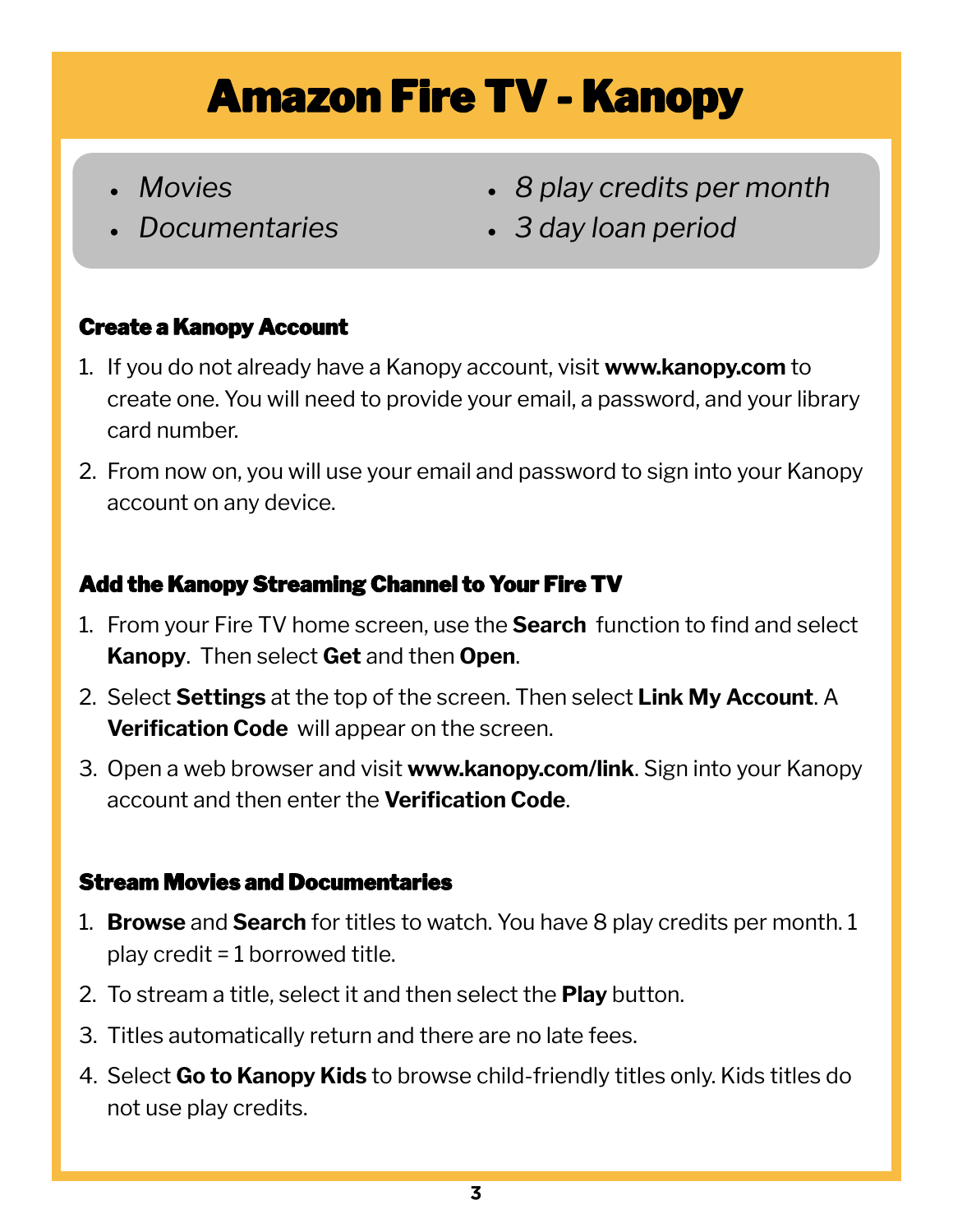# Apple TV - Hoopla

- *Movies & TV Shows*
- *Audiobooks & Music*
- *6 titles per month*
- *3 day loan period*

#### Create a Hoopla Account

- 1. If you do not already have a Hoopla account, visit **www.hoopladigital.com** to create one. You will need to provide your email, a password, and your library card number.
- 2. From now on, you will use your email and password to sign into your Hoopla account on any device.

#### Add the Hoopla Streaming Channel to Your Apple TV

- 1. Open the **App Store** and search for and select **Hoopla**. Select **Get** and then select **Open**.
- 2. A blue screen will appear with a **Verification Code**.
- 3. Open a web browser on a computer, tablet, or smart phone and visit **www.hoopladigital.com/link**. Sign into your Hoopla account and enter the **Verification Code** that appeared on your TV screen.

#### Stream Movies, TV Show Episodes, Audiobooks, and Music

- 1. **Browse** and **Search** for titles to enjoy. You can stream 6 titles a month (each individual TV show episode counts as one title).
- 2. To stream a title, select it from the menu. Then select **Borrow**.
- 3. To watch your borrowed title, select **Play**.
- 4. A title will automatically return at the end of its loan period. There are no late fees.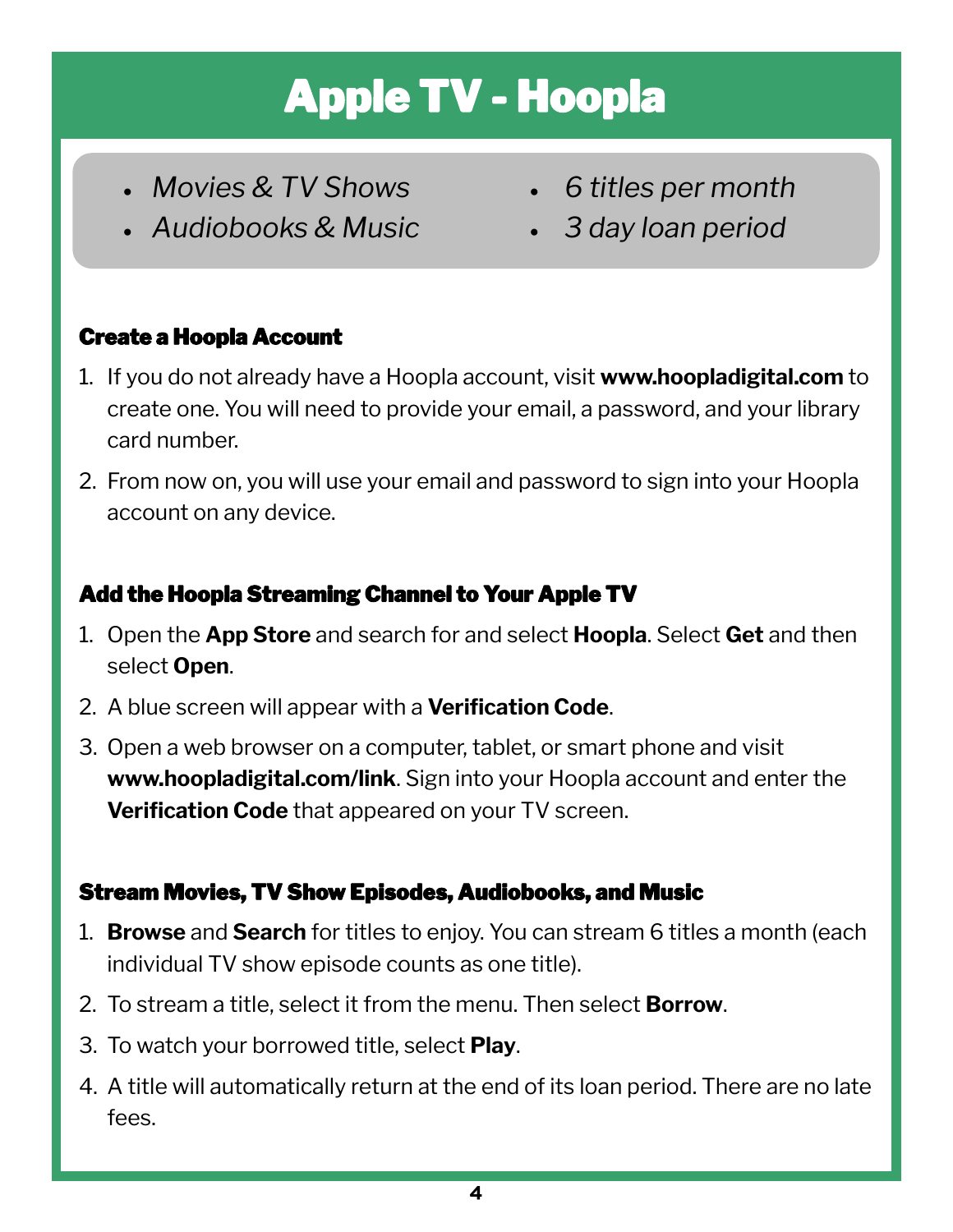# Apple TV - Kanopy

- *Movies*
- *Documentaries*
- *8 play credits per month*
- *3 day loan period*

#### Create a Kanopy Account

- 1. If you do not already have a Kanopy account, visit **www.kanopy.com** to create one. You will need to provide your email, a password, and your library card number.
- 2. From now on, you will use your email and password to sign into your Kanopy account on any device.

#### Add the Kanopy Streaming Channel to Your Apple TV

- 1. Open the App Store and **Search** for and select **Kanopy**. Select **Get** and then select **Open**.
- 2. Visit **Settings** at the top of the screen. Then select **Link to My Kanopy Account**. A **Verification Code** will appear on the screen.
- 3. Open a web browser and visit **www.kanopy.com/link**. Sign into your Kanopy account and then enter the **Verification Code**.

- 1. **Browse** and **Search** for titles to watch. You have 8 play credits per month. 1 play credit = 1 borrowed title.
- 2. Select a title to learn more information about it. If you are ready to watch, select the **Play** button.
- 3. Titles automatically return and there are no late fees.
- 4. Select **Go to Kanopy Kids** to browse child-friendly titles only. Kids titles do not use play credits.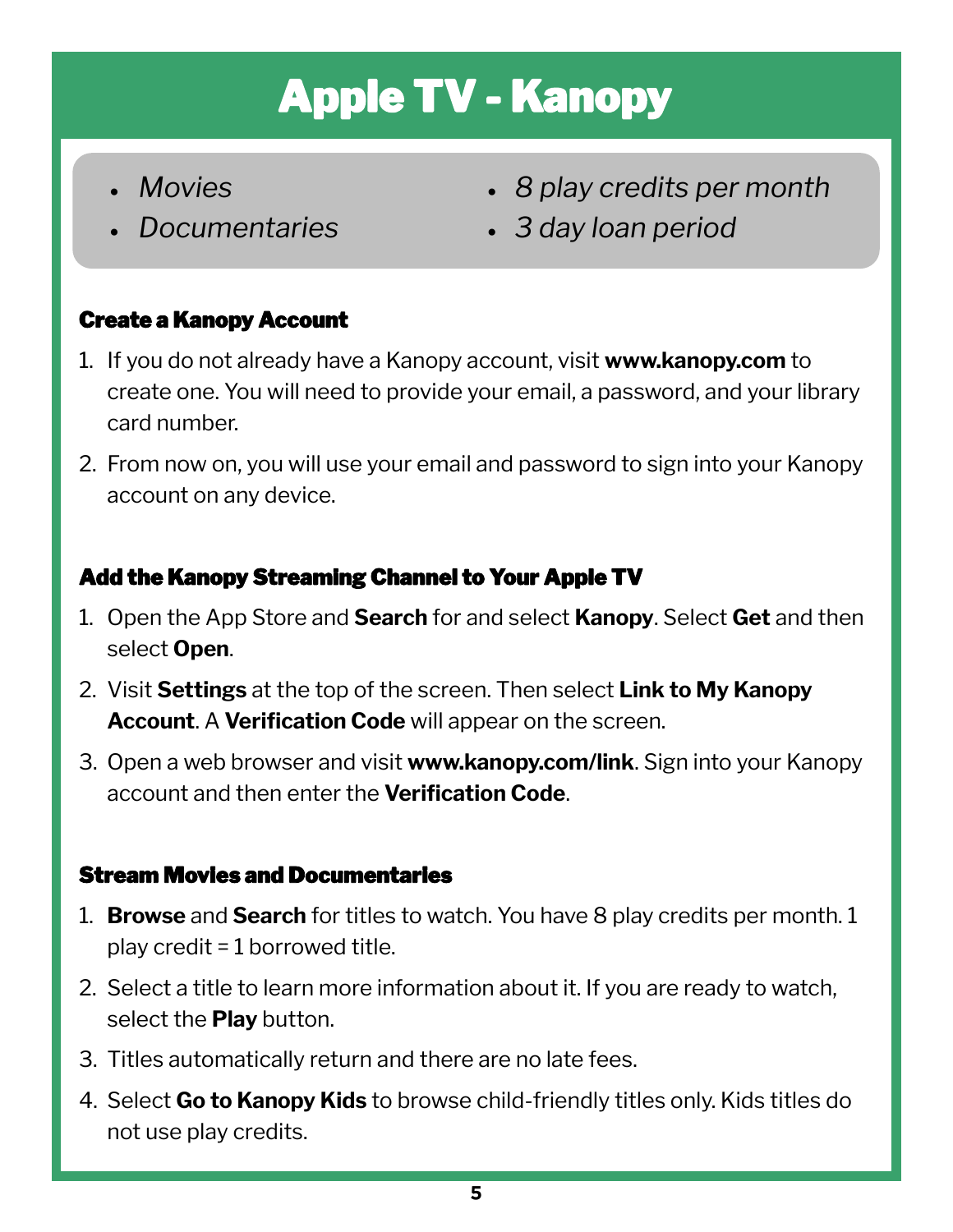## Chromecast - Hoopla

- *Movies & TV Shows*
- *Audiobooks & Music*
- *6 titles per month*
- *3 day loan period*

#### Create a Hoopla Account

- 1. If you do not already have a Hoopla account, visit **www.hoopladigital.com** to create one. You will need to provide your email, a password, and your library card number.
- 2. From now on, you will use your email and password to sign into your Hoopla account on any device.

#### Cast Hoopla to Your TV

- 1. Make sure your Chromecast and your smartphone or tablet are connected to the same WiFi network.
- 2. Open the **Hoopla** app on your device. Tap the **Cast** button at the top right corner of your device screen and select your **Chromecast**. Your TV screen will display "Ready to cast."

#### Stream Movies, TV Show Episodes, Audiobooks, and Music

- 1. Use the app on your smartphone or tablet to **Browse** and **Search** for titles to enjoy. You can stream 6 titles a month (each individual TV show episode counts as one title).
- 2. To stream a title, select it from the menu. Then select **Borrow**.
- 3. To watch your borrowed title, select **Play**.
- 4. A title will automatically return at the end of its loan period. There are no late fees.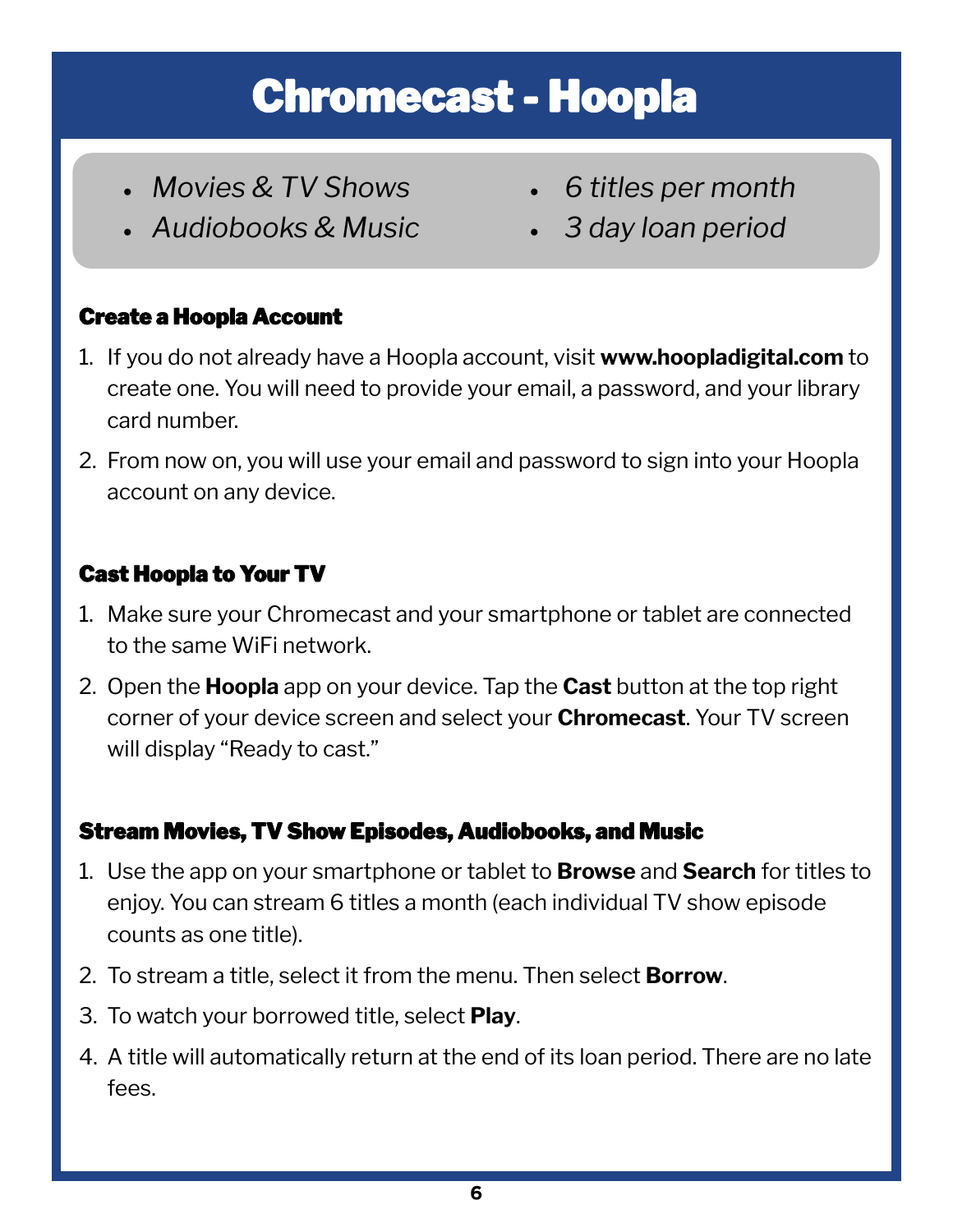## Chromecast - Kanopy

- *Movies*
- *Documentaries*
- *8 play credits per month*
- *3 day loan period*

#### Create a Kanopy Account

- 1. If you do not already have a Kanopy account, visit **www.kanopy.com** to create one. You will need to provide your email, a password, and your library card number.
- 2. From now on, you will use your email and password to sign into your Kanopy account on any device.

#### Cast Kanopy to Your TV

- 1. Make sure your Chromecast and your smartphone or tablet are connected to the same WiFi network.
- 2. Open the **Kanopy** app on your device. Tap the **Cast** button at the top right corner of the screen and select your **Chromecast**. Your TV screen will display "Ready to cast."

- 1. Use the app on your smartphone or tablet to **Browse** and **Search** for titles to watch. You have 8 play credits per month. 1 play credit = 1 borrowed title.
- 2. Select a title to learn more information about it. If you are ready to watch, select the **Play** button.
- 3. Titles automatically return and there are no late fees.
- 4. Select **Go to Kanopy Kids** to browse child-friendly titles only. Kids titles do not use play credits.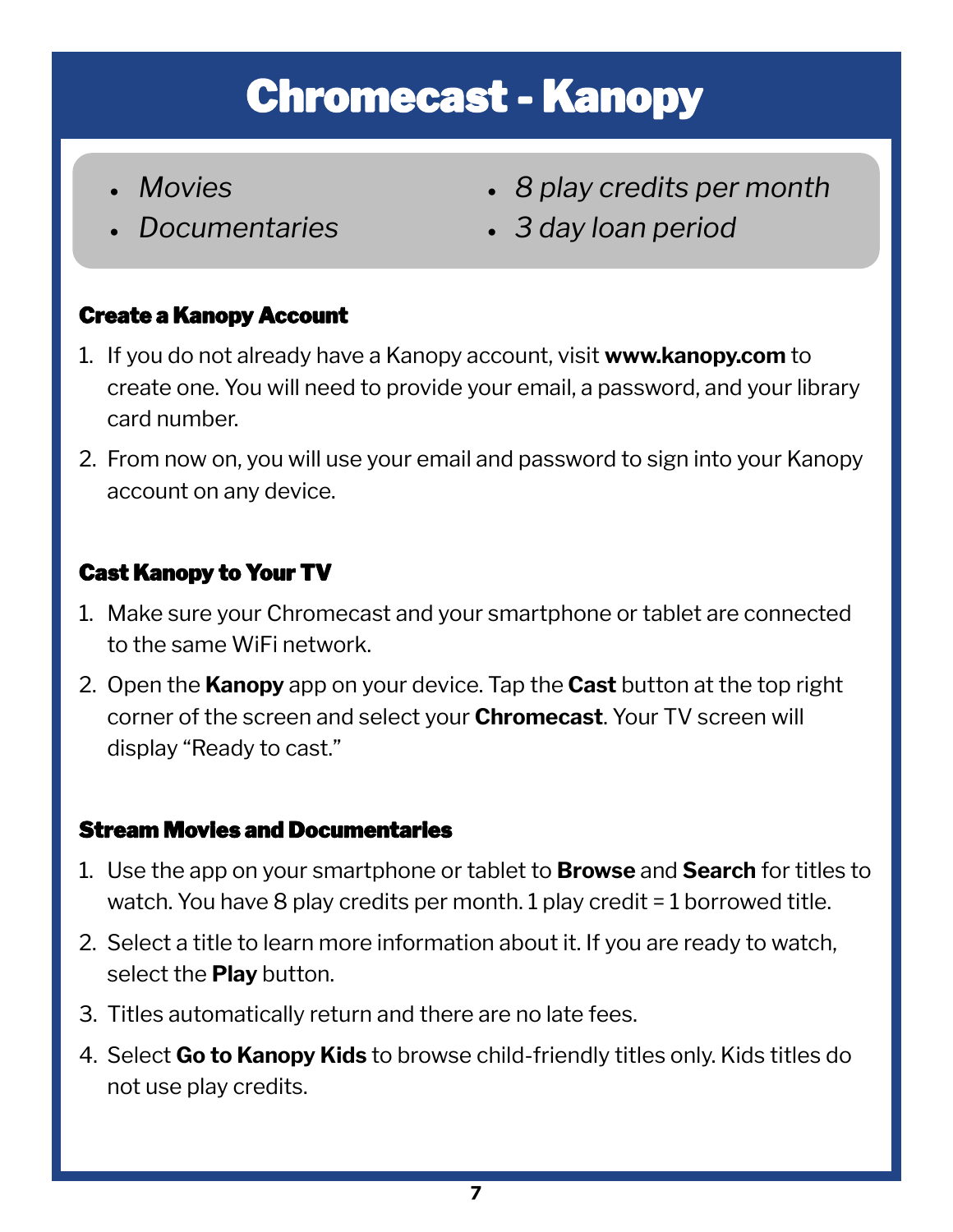## Roku - Hoopla

- *Movies*
- *TV Show Episodes*
- *6 titles per month*
- *3 day loan period*

#### Create a Hoopla Account

- 1. If you do not already have a Hoopla account, visit **www.hoopladigital.com** to create one. You will need to provide your email, a password, and your library card number.
- 2. From now on, you will use your email and password to sign into your Hoopla account on any device.

#### Add the Hoopla Streaming Channel to Your Roku

- 1. Select **Streaming Channels** to search for and select **Hoopla**. Then select **Add Channel** and then **Go to Channel**.
- 2. A blue screen will appear with a **Verification Code**.
- 3. Open a web browser on a computer, tablet, or smart phone and visit **www.hoopladigital.com/link**. Sign into your Hoopla account and enter the **Verification Code** that appeared on your TV screen.

#### Stream Movies and TV Show Episodes

- 1. **Browse** and **Search** for a title to watch. You can stream 6 titles a month (each individual TV show episode counts as one title).
- 2. To stream a title, select it from the menu. Then select **Borrow**.
- 3. To watch your borrowed title, select **Play**.
- 4. A title will automatically return at the end of its loan period. There are no late fees.